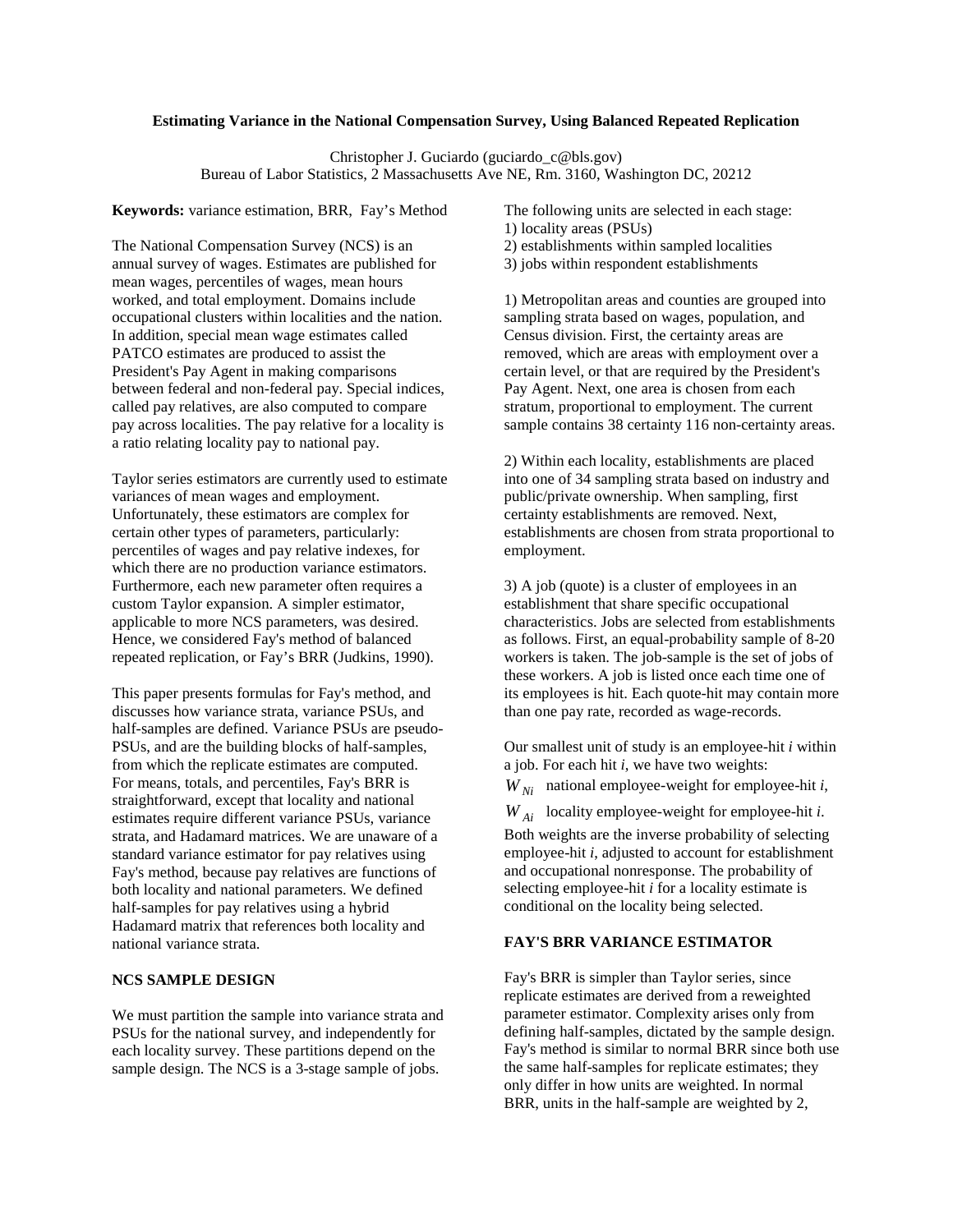other units have zero weight. But for small domains some half-samples may not contain any units in the domain: for these replicates, all units have zero weight, yielding a zero in the denominator of the mean wage ratio. Fay's method, however, weights units in the given half-sample by (2-*k*), and those not by *k*, where  $0 < k < 1$ : (we let  $k = 0.5$ ). Hence, Fay's BRR ensures that all units have a positive weight.

Given an estimator  $\hat{\theta}_D$  of  $\theta_D$  for some domain *D*, the Fay's BRR estimator of the variance of  $\hat{\theta}_D$  is:

$$
\hat{V}_{BRR} (\hat{\theta}_D) = \frac{1}{R(1-k)^2} \sum_{r=1}^{R} (\hat{\theta}_{Dr} - \hat{\theta}_D)^2
$$
, where

 $R$  = number of half-samples<br> $k$  =  $Fav's constant$ 

 $= Fay's constant$ 

 $\hat{\theta}_D$ ˆ = *full-sample estimate*. It is simply the regular parameter estimate.

 $\hat{\theta}_{Dr}$  = *rth replicate estimate* of the parameter  $\theta_D$ The number of replicates *R* and the formulas for the replicate estimates  $\hat{\theta}_{Dr}$  depend on the formulas of the full-sample estimate  $\hat{\theta}_D$ , and the geographic scope of each term in this formula.

Each NCS estimator was placed in one of the following classes, based on the geographic scope of the terms in its full-sample estimation formula: 1) national estimator (all terms are national terms) 2) locality estimator (all terms are locality terms) 3) hybrid estimator (both national and locality terms)

A national term is one based on national data using national employee-hit weights. The data used to compute a locality term is restricted to a single locality, and locality weights are used. The choice of whether to use locality terms vs. national terms depends on the geographic scope of the domain *D*.

Means and totals, and percentiles of wages can all be expressed as functions of either all national or all locality terms (class1 and 2). Pay relatives, on the other hand, contain both national and locality terms, and thus are of class 3. The geographic class of the parameter determines how half-samples will be defined and how employee weights will be adjusted for each employee-hit *i* and each replicate *r*. For national or locality estimates, this is straightforward. For pay relatives, it is more complex.

The *r*th replicate estimate  $\hat{\theta}_{NDr}$  for a national parameter is found using the same formula as the full-sample estimate  $\hat{\theta}_{ND}$ , except the *full-sample*  employee-weights  $W_{Ni}$  are replaced by *replicate*weights  $W_{Nir}$ , where:

 $W_{Nir} = (2 - k)W_{Ni}$ ; if *i* is in national half-sample *r*  $W_{Nir} = kW_{Ni}$  ; otherwise

For a national estimator  $\hat{\theta}_{ND}$  the number of halfsamples  $R_N = 92$ , and the number of variance strata,  $H<sub>N</sub>$  = 90 (construction of strata are described later).

The locality replicate estimate  $\hat{\theta}_{ADr}$  is computed differently than the national estimate. In this case we are replacing *locality* full-sample weights *W Ai* with

*locality* replicate weights *W Air* , where:

 $W_{Air} = (2 - k)W_{Ai}$ ; if *i* is in *locality* half-sample *r*  $W_{Air} = kW_{Ai}$  ; otherwise For locality parameters  $\hat{\theta}_{AD}$ , the number of half-

samples is  $R_A$  =36, and the number of locality variance strata is  $H_A = 34$ .

Non-response weighting should also be done for the replicate-weights above. Unfortunately, such reweighting requires significant computational resources and time, and is impractical in current production. It was not performed in this study.

### **HALF-SAMPLES, STRATA, AND PSUs**

To define a replicate-weight, we must know whether or not employee-hit *i* lies in half-sample *r*. Each halfsample is defined by choosing one variance PSU from each variance stratum. Hence, we must first define such variance strata and PSUs.

For national estimates, there are two types of variance strata: clusters of non-certainty areas, and individual certainty areas. There are 52 non-certaintyarea clusters, formed by collapsing 116 non-certainty areas together by census division, metropolitan-class, and annual wage.

National variance PSUs are defined in the following way. First, non-certainty areas in each non-certainty stratum are grouped by annual wage, and then areas are allocated to the two variance PSUs in an alternating fashion. For strata with an odd-number of non-certainty areas, special weight adjustments are applied to even-out the imbalance. For a certainty area stratum, establishments are grouped by industry stratum and then sorted by employment within each industry. Next, first-stage locality-units in the certainty area are split, in an alternating fashion,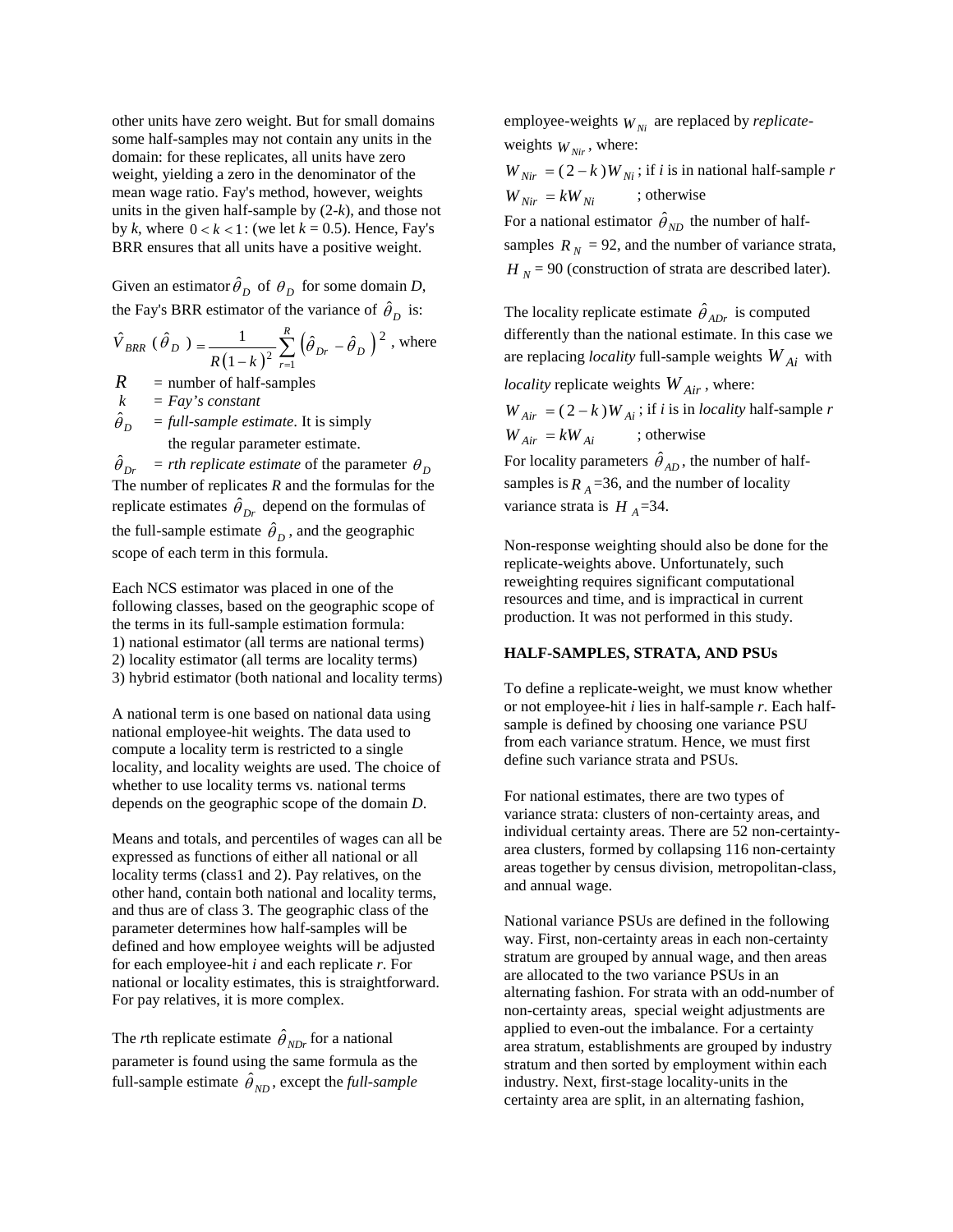between the two variance PSUs. The first stage units are: entire non-certainty establishments, and individual quote-hits in certainty establishments.

For locality estimates, locality variance strata are simply the industry sampling strata. Each locality variance stratum is split into two variance PSUs in the same way that national variance PSUs are defined for certainty areas, except that now the strata are industry sampling strata, not the entire area. For each locality, there are 33 variance strata.

### **NCS ESTIMATORS (CLASS 1 AND 2)**

Formulas for all NCS parameters  $\theta_D$ , except pay relatives, are given below. All formulas will be for national parameters and use national weights  $W_{Ni}$ . For locality estimates, use locality weights  $W_{Ai}$ . Replicate estimates  $\hat{\theta}_{Dr}$  are computed by replacing  $W_{Ni}$  or  $W_{Ai}$  in the full-sample estimate by the appropriate replicate weight  $W_{Nir}$  or  $W_{Air}$ .

#### Simple NCS Totals and Means

For various *national* domains *D*, we have:

Total employment:  $\hat{E}_{ND} = \sum_{i \in D}$ 

Mean hourly wage:

$$
\hat{\overline{Y}}_{1\,ND} = \sum_{i\in D} W_{Ni} Z_i X_i Y_i / \sum_{i\in D} W_{Ni} Z_i X_i
$$

 $=$ 

 $i \in D$ 

 $W_{Ni}$ 

Mean weekly hours:

$$
\hat{\overline{H}}_{2\,ND}=\sum_{i\in D}W_{Ni}\,Z_{i}\,X_{i}\,\bigg/\sum_{i\in D}W_{Ni}\,Z_{i}
$$

where

*i* is an employee-hit from a quote-hit

 $W_{Ni}$  national employee-hit weight for hit *i* 

*Yi* hourly wage for employee-hit *<sup>i</sup>*

 $X_i$  hours worked per week for employee-hit *i* 

*Z <sup>i</sup>* weeks worked per year for employee-hit*<sup>i</sup>*

Mean weekly and annual wages, and mean annual hours worked, are computed in a similar fashion.

For mean hourly wage, the variance estimator is

$$
\hat{V}_{BRR} (\hat{Y}_{1ND}) = \frac{1}{R_N (1-k)^2} \sum_{r=1}^{R_N} (\hat{Y}_{1NDr} - \hat{Y}_{1ND})^2
$$

where

$$
\hat{\overline{Y}}_{1 \, ND} = \sum_{i \in D} W_{N i} \, Z_i \, X_i \, Y_i \, / \sum_{i \in D} W_{N i} \, Z_i \, X_i
$$

$$
\hat{\overline{Y}}_{1 \, NDr} = \sum_{i \in D} W_{Nir} \, Z_i \, X_i \, Y_i \, / \sum_{i \in D} W_{Nir} \, Z_i \, X_i
$$

Variance estimates for other simple means and totals are computed in a similar fashion.

#### Percentiles of Wages

Percentiles of hourly wages are computed as follows. Suppose there are *M* data records in *D*. Sort by hourly wage,  $Y_i$ , and re-index them  $m = 1,...,M$ .

The *nth* percentile of hourly wage is

$$
\hat{Y}_{1ND}(n) = \begin{cases}\n(Y_{m_1} + Y_{m_2})/2 & ; \text{if } S_1(m_1) = \frac{n}{100} S_1(M) \\
Y_{m_2} & ; \text{otherwise}\n\end{cases}
$$

where:

$$
S_1 (m) = \sum_{j=1}^{m} W_{Nj} Z_j X_j \quad \text{for all } m = 1,...,M
$$
  

$$
m_2 = \min \left\{ m \middle| S_1 (m) > \frac{n}{100} S_1 (M) \right\}
$$
  

$$
m_1 = m_2 - 1.
$$

Let the index  $m_2$  be called the full-sample breakpoint (since full-sample weights are used).

Percentiles of weekly wages and annual wages are computed in a similar fashion.

To compute the *r*th replicate estimate of the *n*th percentile, use the same algorithm for the full-sample estimate, yet substitute

$$
S_{1r} (m) = \sum_{j=1}^{m} W_{Njr} Z_j X_j
$$

in place of the full-sample estimate  $S_1(m)$ . Also, a new breakpoint  $m_2$ , must be determined for each replicate. Let  $m_{1r} = m_{2r} - 1$ .

#### PATCO Estimates of Mean Wage

PATCO estimates are produced to assist the Pay Agent in comparing federal with non-federal pay. PATCO refers to the five categories used to classify federal workers: professional, administrative, technical, clerical, and other. Two estimates are produced: non-benchmarked estimates, and estimates benchmarked to federal employment. Benchmarking adjusts for differences between the non-federal and federal employment distributions.

The domains for PATCO estimates consist of ordered pairs (*D*,*G*), where *D* is a collection of NCS occupation-levels (generic levels within census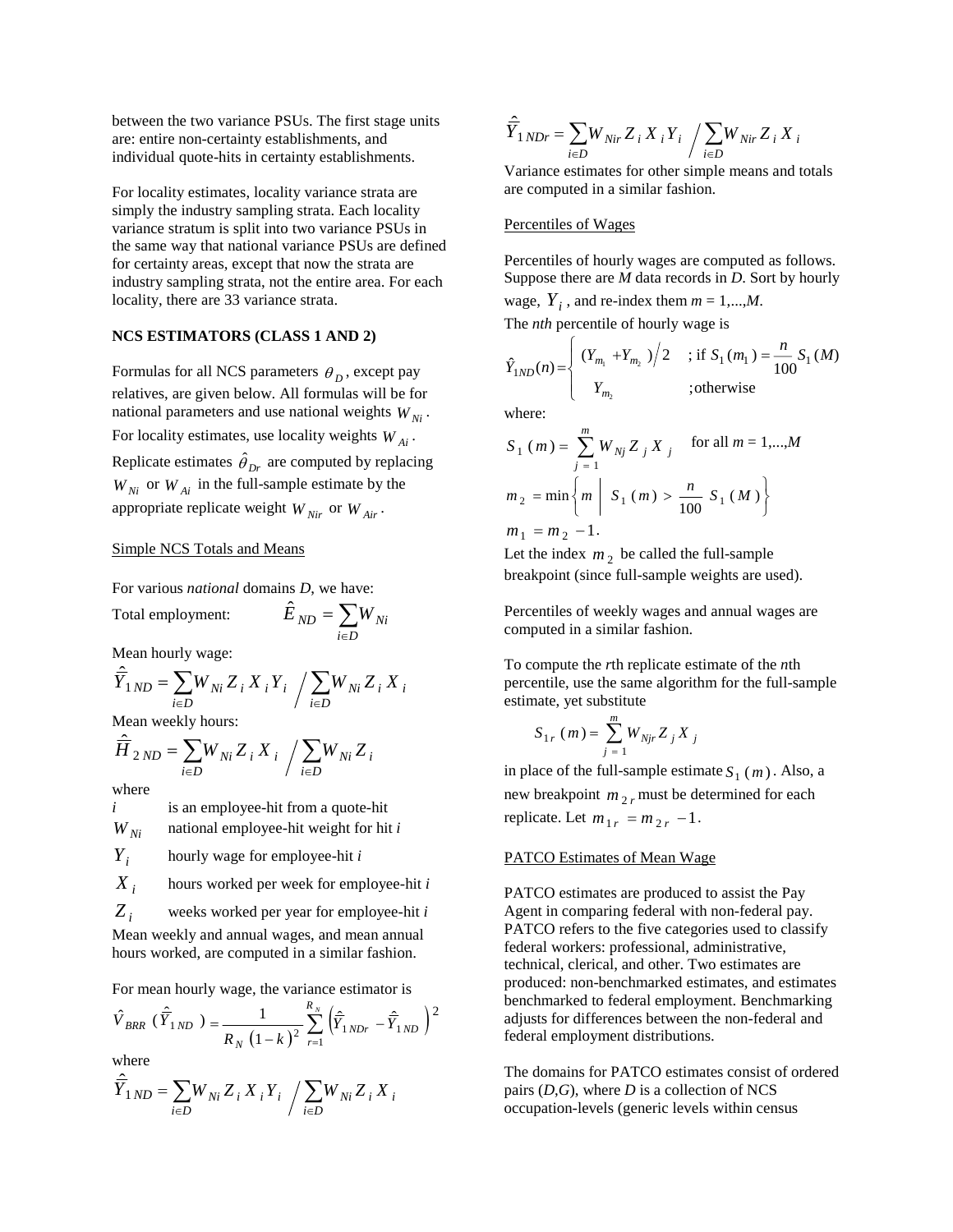occupations), and *G* is a PATCO category. The Pay Agent desires estimates for PATCO categories and various subdomains. Yet some NCS census occupations are linked with more than one PATCO category. A "crosswalk" was made to link each occlevel with a specific collection of PATCO categories, yielding a table of values  $E_{FGG}$ , which is the *approximate federal employment* in occ-level *C* associated with PATCO category *G*. The values  $E_{FGG}$  are used to adjust the weights  $W_{Ni}$  and  $W_{Ai}$ .

The non-benchmarked PATCO estimate of mean hourly wage, for a national domain *D*, is

$$
\hat{\overline{Y}}_{1\,PNDG} \quad = \dfrac{\displaystyle\sum_{C\in D} F_{PCG} \sum_{i\in C} W_{Ni} Z_i\,X_iY_i}{\displaystyle\sum_{C\in D} F_{PCG} \sum_{i\in C} W_{Ni}Z_i\,X_i}
$$

The sums are over all NCS occupation-levels *C* in *D*. The term  $F_{PCG}$ , the *federal percent*, is the fraction of approximate federal employment in NCS occ-level *C* that is associated with PATCO category *G*:

$$
F_{PCG} = E_{FCG} / E_{FC}
$$
, where  $E_{FC} = \sum_{G'=1}^{5} E_{FCG'}$ 

The federally-benchmarked PATCO estimate of mean hourly wage, for a national domain *D*, is

$$
\hat{\overline{Y}}_{1\,B N D G} \quad = \underbrace{\sum\limits_{C \in D}\hat{F}_{B N C G} \sum\limits_{i \in C} W_{N i} Z_i \, X_i \, Y_i}_{C \in D} \\ \sum\limits_{i \in C} \hat{F}_{B N C G} \sum\limits_{i \in C} W_{N i} Z_i \, X_i
$$

 $\hat{{F}}_{BNCG}$  is the *federal-benchmark adjustment factor* for occ-level *C* and PATCO category *G*:

$$
\hat{F}_{BNCG} = \frac{E_{FC}}{\hat{E}_{NC}} (F_{PCG}) = \frac{E_{FC}}{\hat{E}_{NC}} \left( \frac{E_{FCG}}{E_{FC}} \right) = \frac{E_{FCG}}{\hat{E}_{NC}}
$$
\n
$$
E_{FCG} = \text{approx. federal employment in C and G}
$$
\n
$$
E_{FC} = \text{approx. federal employment in C}
$$
\n
$$
F_{PCG} = \text{federal percent for C and G}
$$
\n
$$
\hat{E}_{NC} = \sum_{i \in C} W_{Ni} = \text{national employment est. for C}
$$

Other benchmarked and non-benchmarked PATCO means and totals are estimated similarly. If domain *D* is restricted to locality *A*, then replace *N* with *A* in all subscripts above, however, the same federal percent  $F_{PCG}$  is used for national and locality estimates, because there is only one crosswalk for the nation.

For replicate estimates of benchmarked PACTO estimates, employee-weights  $W_{Ni}$  must be replaced

by replicate weights  $W_{\text{Nir}}$ , not only in the usual spots, but in the benchmark adjustment factor  $\hat{F}_{BNCG}$ , as well. The *r*th replicate estimate of  $\hat{Y}_{1, BNDG}$  is:

$$
\label{eq:1} \begin{aligned} \hat{\bar{Y}}_{1\,BNDGr}=&\frac{\sum\limits_{C\in D}\hat{F}_{BNCGr}\sum\limits_{i\in C}W_{Nir}Z_i\,X_iY_i}{\sum\limits_{C\in D}\hat{F}_{BNCGr}\sum\limits_{i\in C}W_{Nir}Z_i\,X_i}\\ \text{where}\enspace \hat{F}_{BNCGr}&=E_{FCG}\Big/\hat{E}_{NCr}=E_{FCG}\Big/\sum\limits_{i\in C}W_{Nir}\enspace. \end{aligned}
$$

#### **THE PAY-RELATIVE INDEX**

The pay relative index of mean hourly wage, for a locality *A* and occupational cluster *D*, is given by:

$$
\hat{P}_{AD} = \frac{\sum_{C \in D} \hat{H}_{3 NAC} \hat{Y}_{1AC}}{f_{AD} \cdot \sum_{C \in D} \hat{H}_{3 NAC} \hat{Y}_{1NC}}
$$
, where

 $C =$  census occupation, with quotes in locality *A*  $\hat{Y}_{1AC}$  = mean hourly wage for *C*, restricted to *A*.  $\hat{Y}_{1,NC}$  = mean hourly wage for *C*, for the nation.  $f_{AD}$  = ECI factor for cluster *D* within area *A*.  $\hat{H}_{3, NAC}$  = Index-weight applied to index-cell *C*. It is the *minimum* of the two terms:

$$
\hat{H}_{3NC}
$$
, and  $15 \frac{\hat{H}_{3AC}}{\sum_{C' \in D} \hat{H}_{3AC'}} \left( \sum_{C' \in D} \hat{H}_{3NC'} \right)$ 

where, for all occupations *C*, we have:

$$
\hat{H}_{3NC} = \sum_{i \in C} W_{Ni} Z_i X_i \quad , \quad \hat{H}_{3AC} = \sum_{i \in C \cap A} W_{Ai} Z_i X_i
$$

For *most* cells,  $\hat{H}_{3NAC} = \hat{H}_{3NC}$ , the total annual hours worked by employees in *C* in the nation. For some cells, however, the total annual hours for *C* restricted to locality-*A* is proportionally much smaller than  $\hat{H}_{3NC}$ . If we simply use  $\hat{H}_{3NC}$  to weight the locality mean  $\hat{\overline{Y}}_{1AC}$ , the relatively large value of  $\hat{H}$ <sub>3</sub> $_{NC}$  together with a small locality sample contributing to  $\hat{Y}_{1AC}$  can result in an undesirably large variance for the pay relative.

The ECI-factor  $f_{AD}$  uses the Employment Cost Index for domain *D* to adjust *national* mean hourly wages  $\hat{Y}_{1NC}$  to account for wage inflation or deflation that occurs between the collection date for national data and the date for area *A*.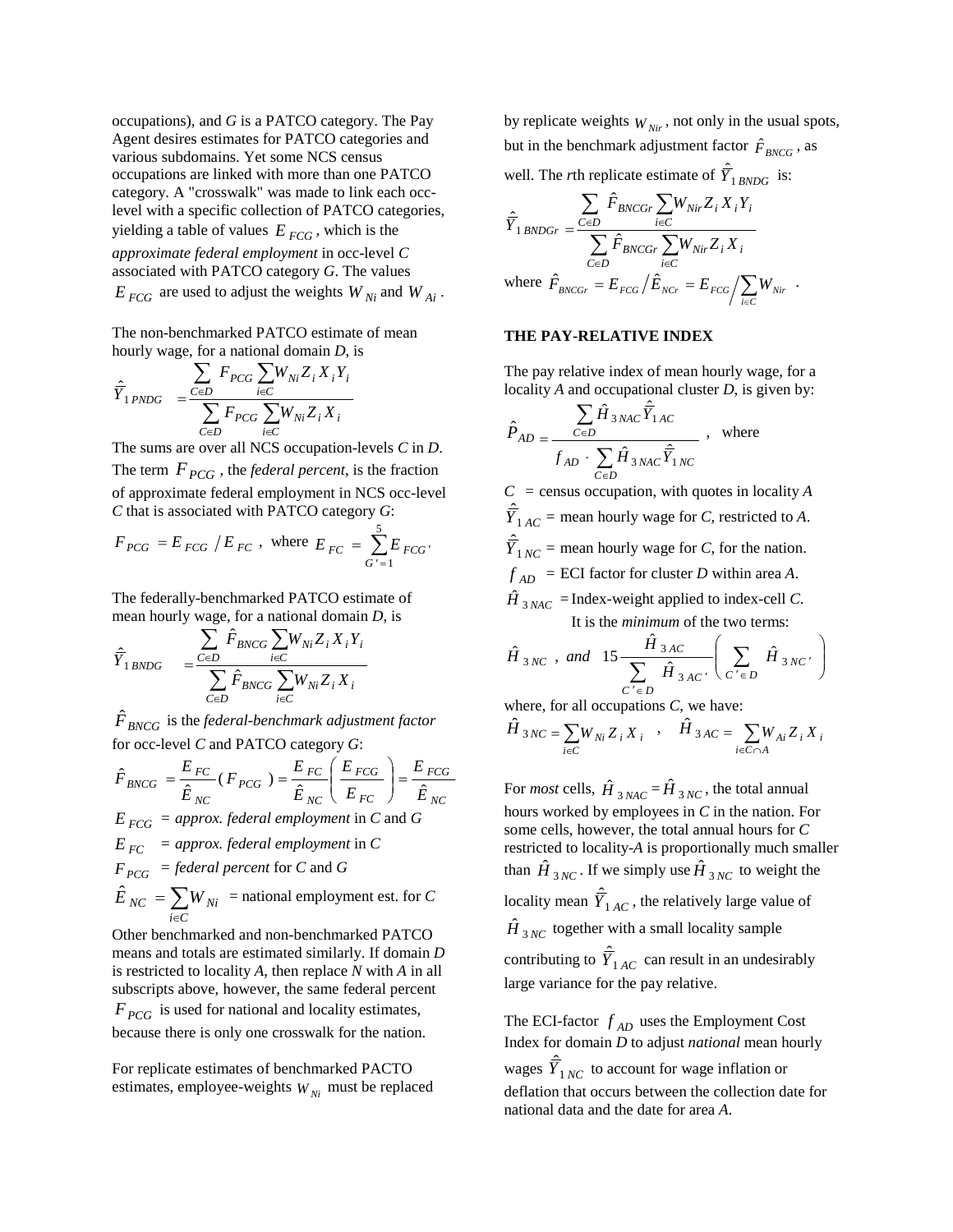#### Pay Relative Variance Estimator

For all parameters in classes 1 and 2 above, the fullsample estimators contain *only* national terms, or *only* locality terms. Pay relatives for a locality *A*, on the contrary, can be broken into *both* national and locality terms. National terms use national weights, locality terms use locality weights.

Unfortunately, the half samples used to define national replicate-weights differ from those used to define locality weights. For non-certainty areas, the national variance strata and PSUs are independent of the locality strata and PSUs. If an employee-hit *i* is in national half-sample *r*, employee-hit *i* may not necessarily be in locality half-sample *r*. Also, the number of locality strata (34) is less than the number of national variance strata (90). Therefore, for pay relatives, we need a more complex way to define national and locality replicate weights. We *cannot* simply evaluate replicate estimates for each payrelative formula term by substituting the "standard" replicate-weights  $W_{Nir}$  and  $W_{Air}$ . New "payrelative" replicate weights are needed.

For a locality *A* and an occupational group *D*, the Fay's BRR variance estimator of the pay relative of mean hourly wage is given by:

$$
\hat{V}_{BRR} (\hat{P}_{AD}) = \frac{1}{R(1-k)^2} \sum_{r=1}^{R_p} (\hat{P}_{ADr} - \hat{P}_{AD})^2
$$

where

 $\hat{P}_{AD}$  = *full-sample estimate* of the pay relative.  $\hat{P}_{ADr}$  = *rth replicate-estimate*, where

$$
\hat{P}_{ADr} = \frac{\sum_{C \in D} \hat{H}^*_{3NACr} \hat{\overline{Y}}^*_{1ACr}}{f_{AD} \cdot \sum_{C \in D} \hat{H}^*_{3NACr} \hat{\overline{Y}}^*_{1NCr}}
$$

and  $\hat{H}^*_{NACr}$  is the *minimum* of the two terms:

$$
\hat{H}_{3NCr}^* \; , \; 15 \frac{\hat{H}_{3ACr}^*}{\sum_{C' \in D} \hat{H}_{3ACr}^*} \left( \sum_{C' \in D} \hat{H}_{3NC'r}^* \right)
$$

The (\*) is used to differentiate "pay-relative" replicate estimates from estimates that use the "standard" national or locality replicate weights  $W_{Nir}$  and  $W_{Air}$ . Pay-relative replicate estimates are computed using the same full-sample formulas as before, yet using pay-relative replicate weights,  $W_{Nir}^*$  and  $W_{Air}^*$ , in place of  $W_{Nir}$  and  $W_{Air}$ .

Pay relative weights are defined using the same formulas as used for simple means and totals, except that the determinations of "whether or not the replicate contains the employee hit *i*" has changed, since the definitions of half-samples has changed.

#### Pay Relative Half-Samples

The building blocks of pay-relative half-samples are national and locality variance PSUs we used before. We would like to produce a set of "pay-relative" national and locality half-samples based on *one* Hadamard matrix, rather than two, and attempt to ensure, if possible, that if an employee-hit *i* is in pay relative locality half-sample *r*, than it is *also* in pay relative national half-sample *r*.

Since there are 34 locality strata and 90 national strata, we need a Hadamard matrix with at least 124 columns. The smallest Hadamard matrix with 124 columns is of size 124; therefore, we need  $R_p = 124$ replicate estimates. This "hybrid" matrix is used to define half-samples for *both* the national terms and locality terms in the pay relative. Each row represents a replicate. Columns 1-34 are associated with the 34 industry strata. Columns 35-124 are associated with the standard 90 national variance strata, used previously to compute variance estimates for simple means and totals. See figure 1 below:

|            |  |  | 34 "standard" |                                                                                                                                                                | 90 "standard"                   |  |     |
|------------|--|--|---------------|----------------------------------------------------------------------------------------------------------------------------------------------------------------|---------------------------------|--|-----|
|            |  |  |               |                                                                                                                                                                | locality strata national strata |  |     |
|            |  |  |               | 34                                                                                                                                                             | $35 \cdots$                     |  | 124 |
| replicates |  |  |               |                                                                                                                                                                |                                 |  |     |
|            |  |  |               |                                                                                                                                                                |                                 |  |     |
|            |  |  |               | $\begin{bmatrix} 1 & \cdots & -1 & 1 & \cdots & -1 \\ -1 & \cdots & -1 & -1 & \cdots & 1 \\ \vdots & \vdots & \vdots & \vdots & \ddots & \vdots \end{bmatrix}$ |                                 |  |     |
|            |  |  |               | $\cdots$ 1 1 $\cdots$                                                                                                                                          |                                 |  |     |
|            |  |  |               |                                                                                                                                                                |                                 |  |     |

Figure 1*. Pay-Relative Hadamard Matrix* 

### Half-Samples for Pay Relative Locality Terms

For locality replicate-estimates  $\hat{Y}_{1ACr}^*$  and  $\hat{H}_{3ACr}^*$  in the pay relative formula, the locality variance strata and PSUs are identical to those used in standard locality estimates. For pay relatives, the number of *pay relative locality variance strata* is  $H_{PA} = 34$ . The number of replicates, however, is still  $R_p = 124$ since we need 124 rows in the matrix. Only columns 1-34 are important here.